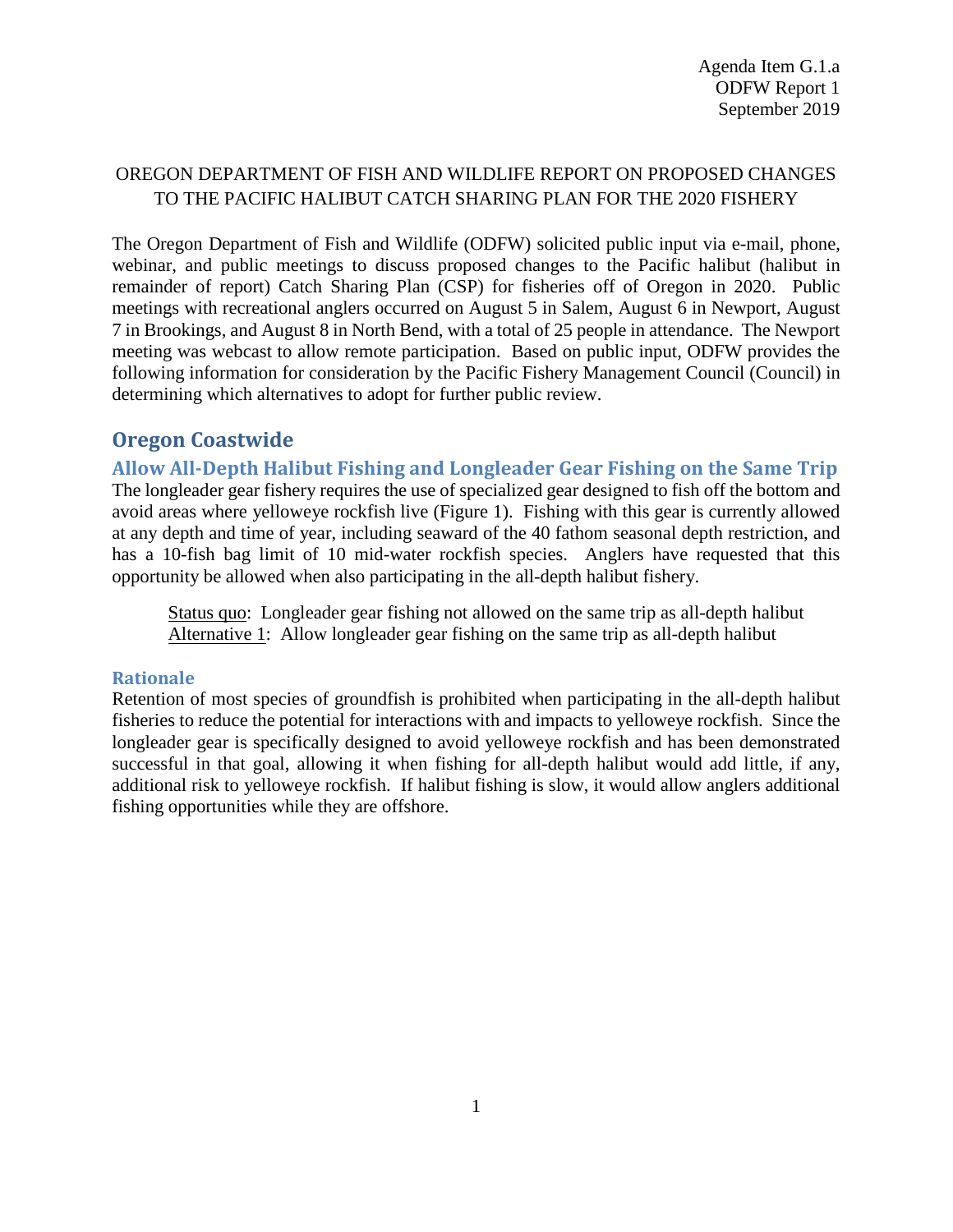<span id="page-1-0"></span>**Figure 1. Schematic of longleader gear. Requires at least 30 feet between the weight and the lowest hook along with a non-compressible float above the highest hook.**



## **Columbia River and Southern Oregon Subareas**

#### **Revise the Southern Oregon Subarea Allocation**

When the Area 2A quota is high, such as in 2019, the allocation to the Southern Oregon Subarea is higher than recent catches. This strands fish that could be utilized elsewhere, while at the same time, the Columbia River Subarea has seen increasing effort and very short seasons. While retaining the current percentage of the Area 2A allocation to the Southern Oregon Subarea, a new threshold could be established and poundage in excess of that amount moved preseason to the Columbia River Subarea.

Status quo: The Southern Oregon Subarea allocation is 3.91% of the Oregon sport allocation Alternative 1: The Southern Oregon Subarea allocation is 3.91% of the Oregon sport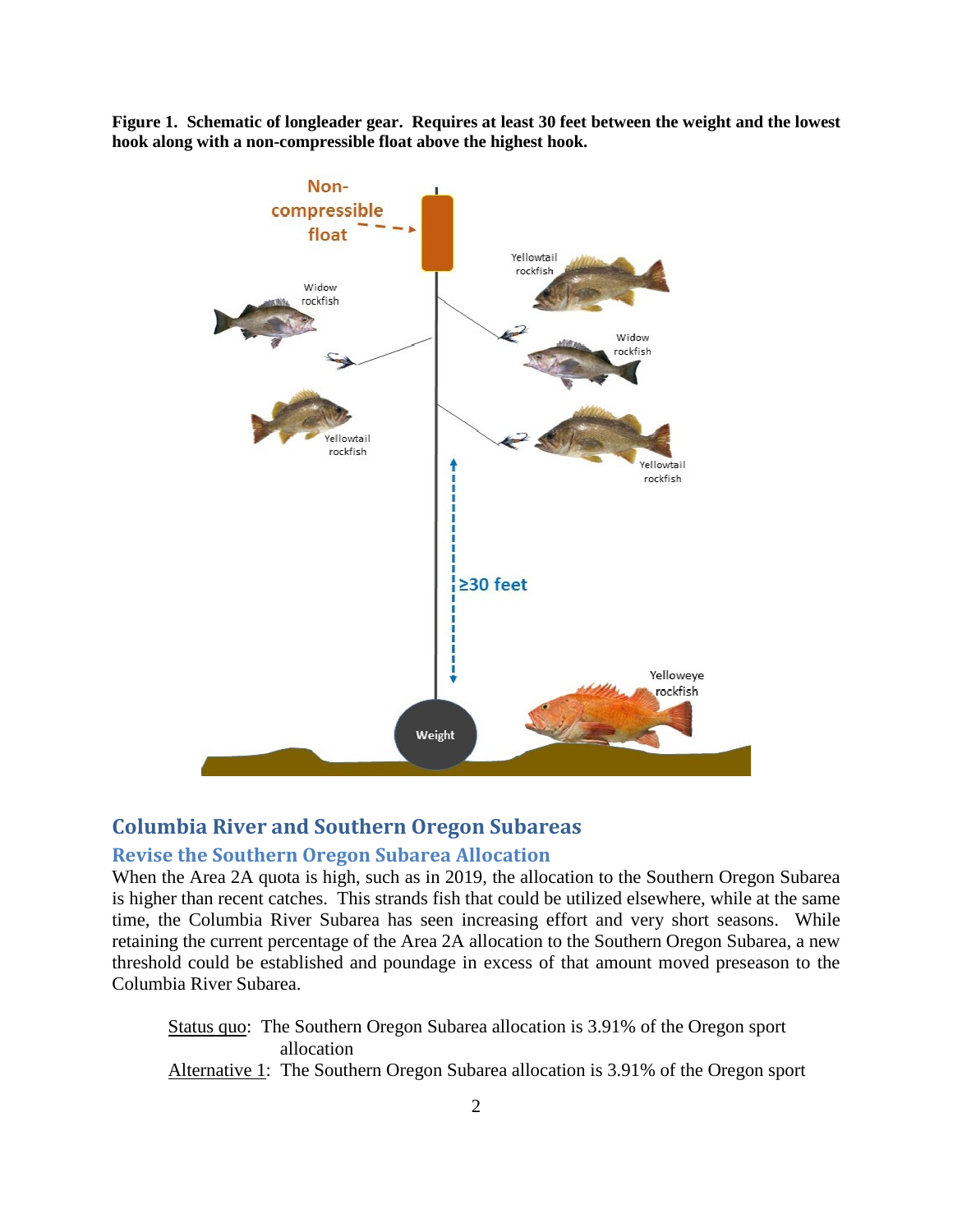allocation up to a maximum of 8,000 pounds. Any poundage over that will be allocated to the Columbia River Subarea

#### **Rationale**

With the current high Area 2A quota (1.5 million pounds) that is expected to be in place for the next 3 years, the allocation to the Southern Oregon Subarea is higher than recent catches [\(Figure](#page-2-0)  [2\)](#page-2-0). This effectively strands fish that could be utilized elsewhere, particularly in the Columbia River Subarea. Putting in a threshold that is closer to recent catches, with some buffer to allow for higher catch, would provide adequate quota for the Southern Oregon Subarea. It would also transfer potentially unutilized fish [\(Table 1\)](#page-3-0) to the Columbia River Subarea which has had reduced seasons in recent years, in time for that subarea to use the transferred quota.



<span id="page-2-0"></span>**Figure 2. Annual Southern Oregon Subarea Catch 2011-2018, with the 2019 allocation and 8,000 pound threshold.**

Under the flexible inseason management provisions already in the CSP, quota in any Oregon subarea that is projected to be unutilized by the season ending date can be transferred inseason to another Oregon subarea. For example, excess Southern Oregon Subarea quota can be transferred to another subarea inseason. However, although inseason transfers can enable quota to be used in the Central Coast Subarea's summer all-depth or nearshore seasons, they do not meet the need in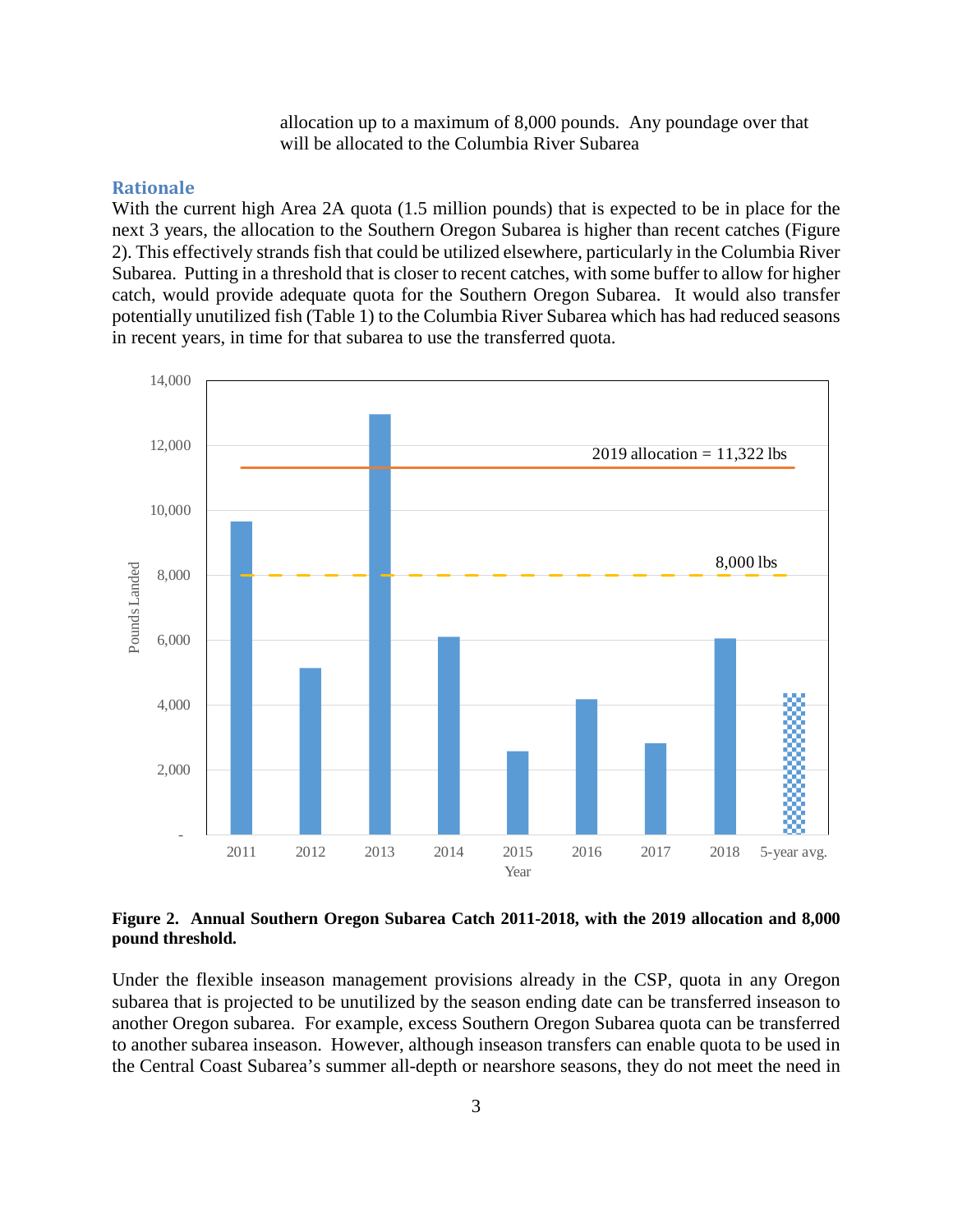the Columbia River, since that subarea's all-depth fishery has ended in May or early June in recent years, which is earlier than an inseason transfer decision would be made.

| Year  | <b>Total Quota</b> | Over 8,000 pounds |
|-------|--------------------|-------------------|
| 2014  | 3,712              |                   |
| 2015  | 7,318              |                   |
| 2016  | 8,605              | 605               |
| 2017  | 10,039             | 2,039             |
| 2018  | 8,982              | 982               |
| 2019  | 11,322             | 3,322             |
| 2020* | 11,322             | 3,322             |
| 2021* | 11,322             | 3,322             |
| 2022* | 11,322             | 3,322             |

<span id="page-3-0"></span>**Table 1. Total annual Southern Oregon Subarea quota (in pounds) and amount over 8,000 pounds that would have been available to be transferred to the Columbia River Subarea.**

\* assumed, based 1.5 million pounds Area 2A total allowable catch

## **Central Coast Subarea**

### **Revise the Start Date of the Nearshore Fishery**

The nearshore fishery start date has been June 1 for the last several years. In 2019, with the increased quota for Area 2A, and the resulting allocations for fisheries, there will likely be quota left unharvested in the nearshore fishery. Moving the start date to May 1 when the allocation is high would allow for additional opportunity to harvest the nearshore fishery quota.

Status quo: Opens June 1, seven days per week

Alternative 1: If the Central Coast Nearshore fishery allocation is 25,000 pounds or greater, the season will open May 1; if the allocation is less than 25,000 pounds the season will open June 1.

#### **Rationale**

The start of the nearshore fishery was moved to June 1 after several years of early attainment of the quota, which closed nearshore halibut fishing during much of the summer. By starting June 1, the nearshore fishery was open for more of the summer months. However, in years when the allocation has been high, there has been some poundage remaining at the end of the season with the June 1 start date. Opening on May 1 when the allocation is high would provide additional opportunity to harvest the entire allocation, while still having the fishery open during the summer months.

#### **Revise the Days per Week Open in the Summer All-Depth Fishery**

When allocations are high, adding one additional open day per week can allow for additional opportunity to harvest the allocated halibut poundage.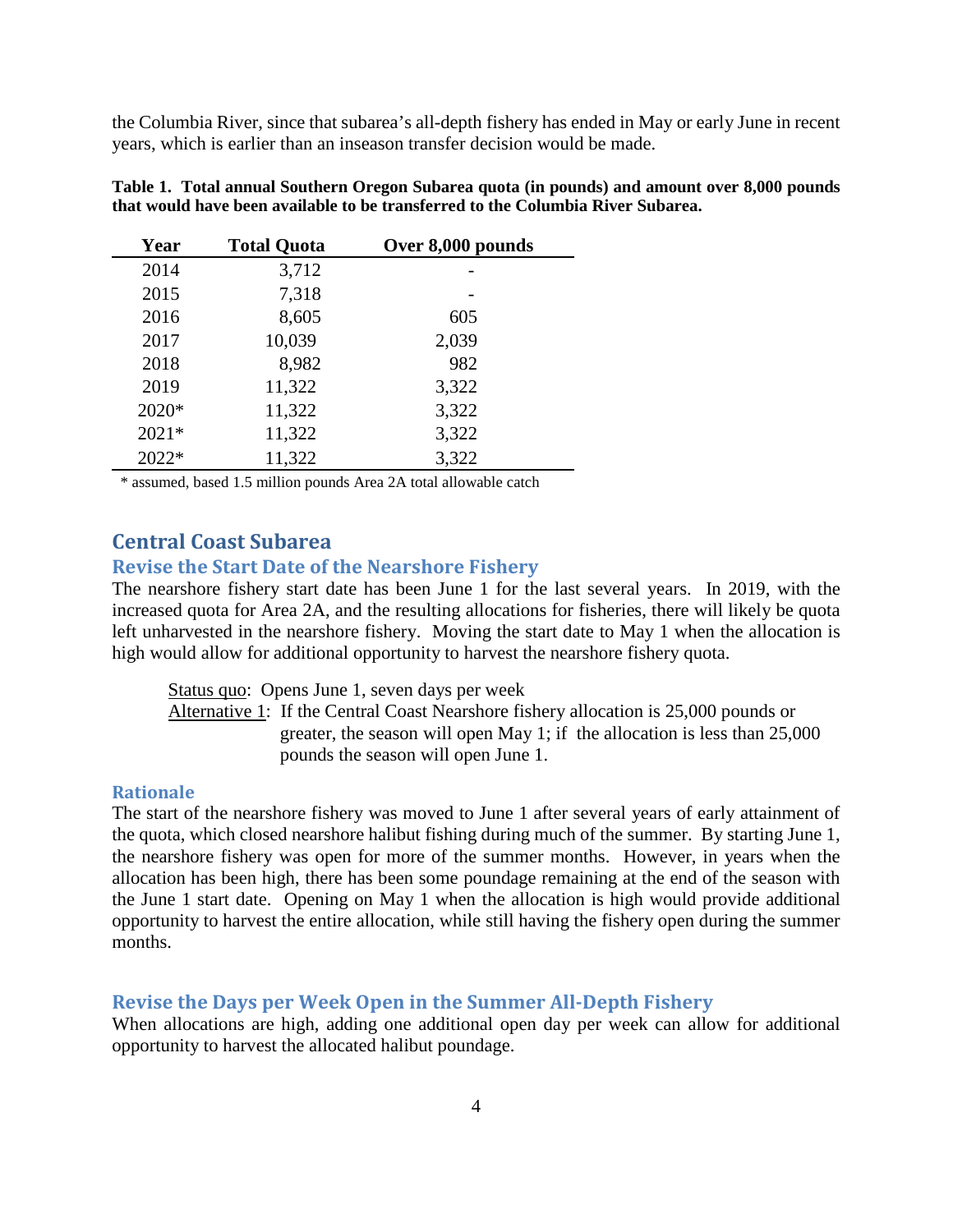- Status quo: Open the first Friday and Saturday in August, then every other Friday and Saturday until Oct. 31, or quota attainment.
- Alternative 1: If the allocation projected to remain in the spring all-depth fishery after its conclusion plus the summer all-depth allocation total 60,000 pounds or more after the spring all-depth season concludes, a third open day may be added to the summer all-depth season open days
	- Alternative 1a. Thursday will be the additional open day
	- Alternative 1b. Sunday will be the additional open day

### **Rationale**

Prior to 2010, the summer all-depth season was open three days per week, Friday-Sunday. Due to lower allocations and high catch rates, the season was changed to two days per week, Friday and Saturday, starting in 2010. The reduction in days open was intended to prevent exceeding the allocation in one opening, as happened in 2009. In 2015 and 2016 at moderate allocation levels, the fishery was open until the regulatory closure date of October 31, with some allocation unharvested. In 2017 and 2018 the season lasted into September. In 2019, even with opening every week, the fishery will likely be open until the regulatory closure and leave a lot of poundage unharvested. Having the option inseason to allow an additional day during each opening would allow for additional opportunity to harvest the allocation.

As mentioned above, previously when the summer fishery was open three days per week it was open Friday, Saturday, and Sunday. This allowed for both weekend days to be open to all-depth fishing. However, the spring all-depth season is open Thursday, Friday, and Saturday. There was some concern expressed about having different days per week open in the spring and summer seasons, and the potential for confusion by anglers.

Adding a day per week would be an option that could be considered independent of, or in conjunction with, opening every week which is already in the Catch Sharing Plan, and would require consultation between ODFW, Council staff, National Marine Fisheries Service (NMFS) and the International Pacific Halibut Commission (IPHC).

### **Revise the Spring All-Depth Season Back-Up Days**

In years with high allocations, such as 2019, if the weather and ocean conditions interfere with fishing opportunities during the spring all-depth fixed dates, there could be a lot of poundage left for the back-up dates. Having an inseason option to have back-up openings be allowed every week would allow for additional opportunity to harvest the allocation.

Status quo: Available back-up days are every other Thursday, Friday, and Saturday Alternative 1: After the spring all-depth season fixed dates, ODFW, NMFS, IPHC and Council staff can confer and determine if back-up dates can be open every Thursday, Friday, and Saturday

### **Rationale**

ODFW staff work with anglers pre-season to attempt to set the number of fixed dates in the spring all-depth season to have a good chance of taking the majority of the allocation without going over. Back-up dates are then available to harvest any remaining allocation. However in unusual years,